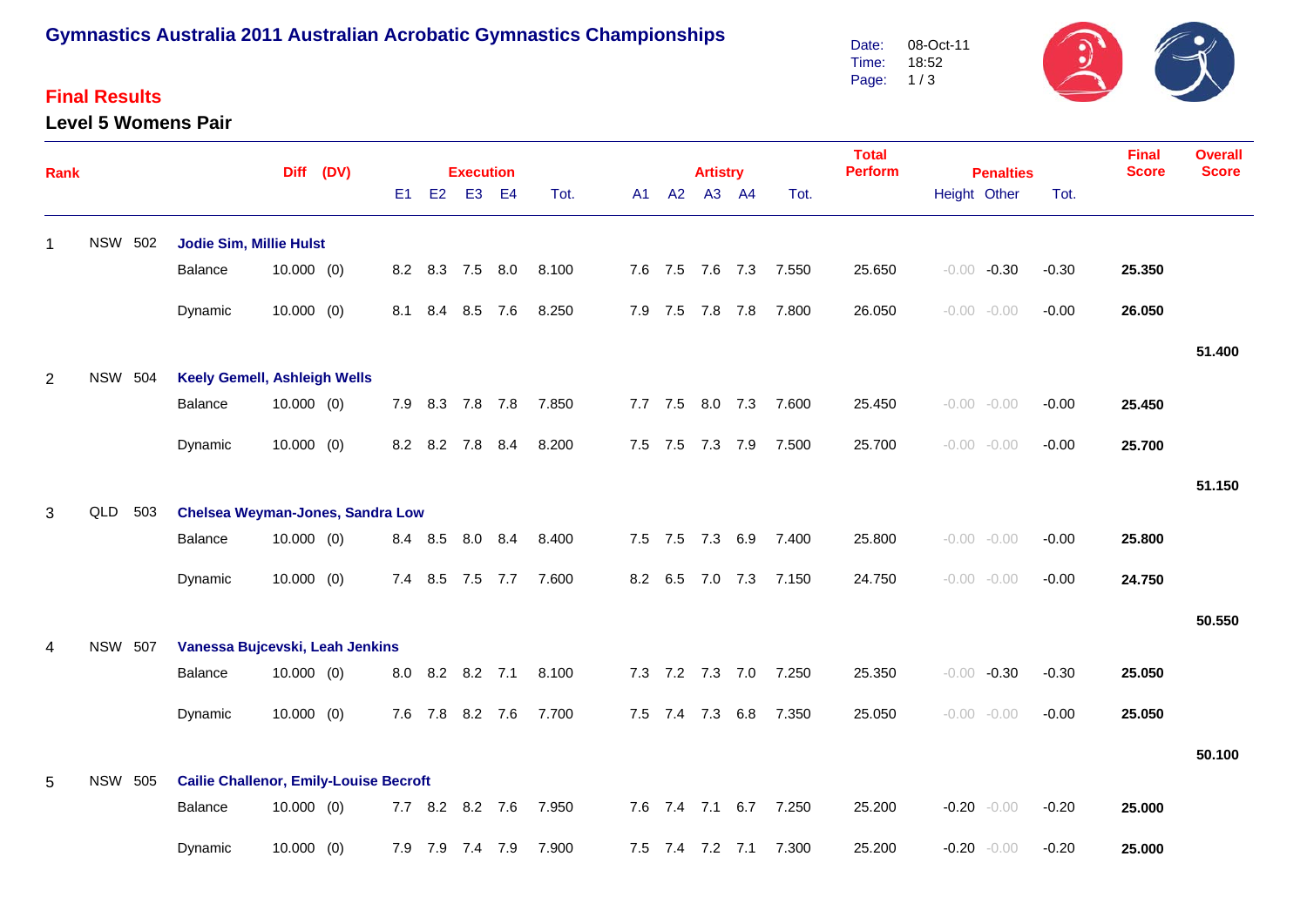# **Gymnastics Australia 2011 Australian Acrobatic Gymnastics Championships**

## **Final Results**

**Level 5 Womens Pair**



| <b>Rank</b>    |            |     |                                        | <b>Diff</b>  | (DV) |                |             | <b>Execution</b> |     |       |     |             | <b>Artistry</b> |                |       | <b>Total</b><br><b>Perform</b><br><b>Penalties</b> |              |                |         | <b>Final</b><br><b>Score</b> | <b>Overall</b><br><b>Score</b> |
|----------------|------------|-----|----------------------------------------|--------------|------|----------------|-------------|------------------|-----|-------|-----|-------------|-----------------|----------------|-------|----------------------------------------------------|--------------|----------------|---------|------------------------------|--------------------------------|
|                |            |     |                                        |              |      | E <sub>1</sub> | E2          | E <sub>3</sub>   | E4  | Tot.  | A1  | A2          |                 | A3 A4          | Tot.  |                                                    | Height Other |                | Tot.    |                              |                                |
|                |            |     |                                        |              |      |                |             |                  |     |       |     |             |                 |                |       |                                                    |              |                |         |                              | 50.000                         |
| 6              | WA         | 508 | <b>Morgan Atkinson, Aimee Sorensen</b> |              |      |                |             |                  |     |       |     |             |                 |                |       |                                                    |              |                |         |                              |                                |
|                |            |     | Balance                                | $10.000$ (0) |      |                |             | 7.2 7.3 7.3 7.1  |     | 7.250 | 7.1 | 6.9         | $7.2$ $7.1$     |                | 7.100 | 24.350                                             |              | $-0.00 - 0.00$ | $-0.00$ | 24.350                       |                                |
|                |            |     | Dynamic                                | $10.000$ (0) |      |                | $7.1$ $7.6$ | 7.6              | 7.5 | 7.550 | 7.0 | 7.0         | 7.1             | 6.7            | 7.000 | 24.550                                             |              | $-0.00 - 0.00$ | $-0.00$ | 24.550                       |                                |
|                |            |     |                                        |              |      |                |             |                  |     |       |     |             |                 |                |       |                                                    |              |                |         |                              | 48.900                         |
| $\overline{7}$ | QLD 506    |     | <b>Holly Ayres, Rebecca McNaught</b>   |              |      |                |             |                  |     |       |     |             |                 |                |       |                                                    |              |                |         |                              |                                |
|                |            |     | Balance                                | $10.000$ (0) |      |                |             | 7.3 7.3 7.1 7.4  |     | 7.300 | 6.9 | 6.8         | 7.0             | 6.2            | 6.850 | 24.150                                             |              | $-0.00 - 0.00$ | $-0.00$ | 24.150                       |                                |
|                |            |     | Dynamic                                | $10.000$ (0) |      |                |             | 7.3 7.7 7.1 7.1  |     | 7.200 | 7.1 |             | $7.1$ $7.2$     | 6.9            | 7.100 | 24.300                                             |              | $-0.00 - 0.00$ | $-0.00$ | 24.300                       |                                |
|                |            |     |                                        |              |      |                |             |                  |     |       |     |             |                 |                |       |                                                    |              |                |         |                              | 48.450                         |
| 8              | <b>ACT</b> | 501 | <b>Lea Renard, Ashley Harveyson</b>    |              |      |                |             |                  |     |       |     |             |                 |                |       |                                                    |              |                |         |                              |                                |
|                |            |     | Balance                                | $10.000$ (0) |      | 6.6            | 7.2         | 6.6              | 7.1 | 6.850 |     | 7.4 7.4 6.9 |                 | 6.6            | 7.150 | 24.000                                             | $-0.00$      | $-0.30$        | $-0.30$ | 23.700                       |                                |
|                |            |     | Dynamic                                | $10.000$ (0) |      | 6.0            | 6.0         | 5.0              | 6.2 | 6.000 | 7.4 | 6.9         | 6.9             | 6.8            | 6.900 | 22.900                                             |              | $-0.00 - 0.00$ | $-0.00$ | 22.900                       |                                |
|                |            |     |                                        |              |      |                |             |                  |     |       |     |             |                 |                |       |                                                    |              |                |         |                              | 46.600                         |
| 9              | QLD 511    |     | <b>Katelin O'Grady, Riley Nicoll</b>   |              |      |                |             |                  |     |       |     |             |                 |                |       |                                                    |              |                |         |                              |                                |
|                |            |     | Balance                                | $10.000$ (0) |      | 6.5            | 6.8         | 6.7              | 7.5 | 6.750 | 6.3 | 6.6         | 6.4             | 6.3            | 6.350 | 23.100                                             |              | $-0.00 - 0.00$ | $-0.00$ | 23.100                       |                                |
|                |            |     | Dynamic                                | $10.000$ (0) |      | 6.4            | 6.7         | 6.7              | 6.8 | 6.700 | 6.7 | 6.8         |                 | $6.2\quad 6.0$ | 6.450 | 23.150                                             |              | $-0.00 - 0.00$ | $-0.00$ | 23.150                       |                                |

**46.250**